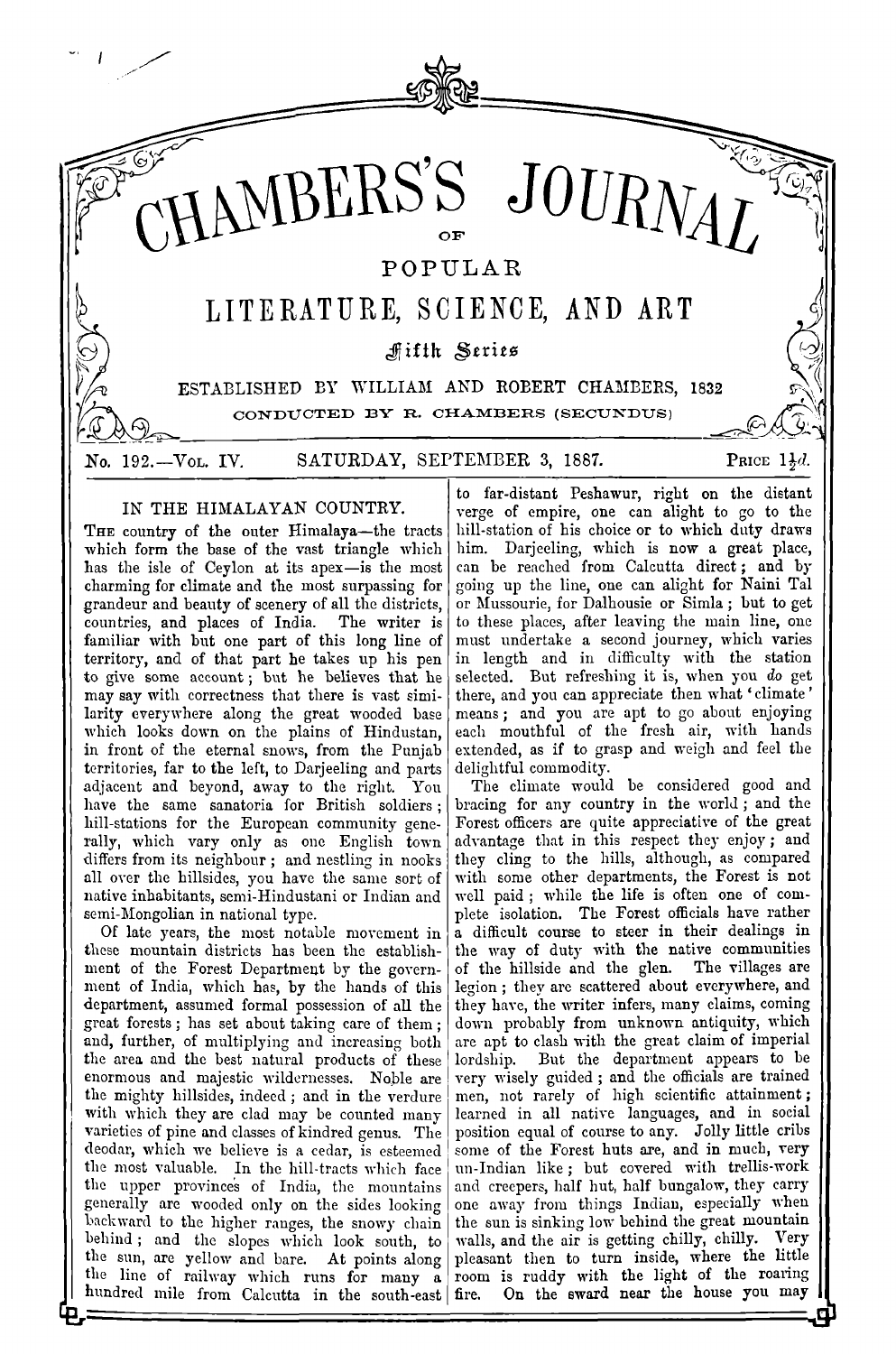## CHAMBERS'S JOURNAL.

[Sept. 0, 1887.

see, too, English daisies; but they do not come naturally; for if they exist, they are due to the horticultural tastes of the officer of the circle. The villages are low in the interlying valleys, but sometimes on the slopes of the hill. Some look like a collection of Swiss cottages, two-storied and roofed with slate; and Swiss or not, certainly unlike anything in the lower<br>regions, 'the plains,' from which we have just ascended.

In one large village which the writer visited, he was struck with the fine appearance of the female community. They looked far finer beings than the men, and were full in form, with remarkably large and expressive black eyes; and, generally, buxom of figure and expressive of face; while the men appeared very ordinary, thin, and shabby creatures.

Another charm of 'the interior'-as the regions lying away from the hill-stations are called-is the pheasants. Here you get the noble birds amid<br>the noble forests. There are several varieties, but the most prized is the moonal, which is got at the highest elevation, and whose coat is of a<br>beautiful azure. You may be 'worse off,' indeed, beautiful azure. You may be 'worse off,' than to be wending your way home to the hut<br>carrying a heavy pheasant, which you have just<br>bagged on the soft grassy brow of some great declivity; turning, now and again, to look at the sunset light still welling up from the sable deeps of the opposite ranges; and then feeling the frozen<br>ground of the forest path crunching beneath<br>your feet; while your retriever comes pattering after vou.

There is other game than pheasants on these alps, however, very different; and the pursuit more arduous. Bears abound, and tigers are at times very troublesome. The bear, although not fond of showing fight, can maul most frightfully with his claws, which resemble those of a garden<br>rake, and his favourite coup is to scalp. Mr<br>P—, a Forest officer, lost his life by a fall<br>from a precipice in an affair with a bear; and as to tigers, our host at Deoban, Mr Swas the lucky man who, a few years ago, killed a man-eater, for whose destruction the whole station of Chakrata turned out, soldiers, civilians, and all, a comprehensive line; and the animal fell to the rifle of Mr S-. In a jar of spirits in the bungalow some human remains are shown that were found in the stomach. Close to Deoban,  $Mr$   $G-$ -, of the Forests also, a noted sportsman and shot, while walking along, heard some noise behind him, and discovered that he was being followed by a tiger. He signalled to his servalue of the striped animal, he 'let him have' a bullet<br>in the head, and 'bagged' him; the shot being as accurately placed between the eyes as if done by a pair of compasses !

In the winter-time, the writer has seen the icides hanging plentifully, long and solid, from<br>the eaves of the Deoban bungalow; the snow<br>lying deep everywhere, and the vast woods<br>shroulded, silent, in the soft ghostly garniture. This spot is some nine thousand feet above the sea; and after a stormy night, the writer has seen the clouds lying like a great calm sea below one, with here and there the tops of hills for islands. The coup d'ail was superb and en-

mantled in saintly snow; below one's feet, the floor of cloud, 'vast-motionless;' far away, the white bulwark of the eternal snows; and over all, in exquisite contrast, the pale blue of the sky, with the sun as yet unrisen. Such a scene is not often beheld, and forms a diamond

locket for Memory to keep with her.<br>In the summer, which is always pleasant in<br>these altitudes, wild strawberries patch the sides of the hills with red. Eaten 'one by one,' these have not much flavour; but munched by the handful, they do give out some characteristic randiture, they do give our some characteristic<br>relish, albeit a faint one; and they make very<br>nice jam. Apricots are grown in the native<br>villages, and these, too, are better as jam than<br>eaten from the tree. Rasps and blac also be gathered; and the writer remembers gratefully the confections made by a lady-friend resident at the neighbouring military hill-station; and all made from native fruit, supplemented<br>by perhaps English strawberries. In the military station, in cantonments, you might well forget India, for everything looks so English. Neat brick buildings of all sizes, with slated roofs; brisk, stalwart redcoats; neat young English women passing by; and in the gardens below the railing-lined walk, little fair-haired English boys and girls laughing and playing. And the fresh, glorious air, how it comes in billows up the wide steep ravines, with the diminished trees and villages far away down! And looking level, you feel the sensation of being up in a balloon! Here the newly arrived regiments are sent when just out from England, to be 'set up' by a year's<br>residence, ere going to their long spell of duty<br>in the hot plains beneath. And the English<br>look, mostly, as if the place did them good; and you may see as healthy visages and as rosy cheeks here as you could wish.

To revert to the strawberries. The writer recalls a time when he went strawberrying with<br>the help of all his baggage coolies, to gather for jam-making ; and how a favourite dog, Sancho, a water-spaniel, was as keen after the berries as any, and would hunt for them in company of his master, and with roguish delight would seek to be first at a good one, pouncing upon it with<br>his paw; and with waving tail, and the white of his knowing eye showing, refusing to let go! A hill pony that had been for years in the plains enjoyed himself, too, on another occasion; and when he came to a stretch of snow lying by the roadside, would delight to go among it and to toss at it with his nose as he trotted through it. It is requisite in these parts to have horses that are accustomed to the hills, for animals coming up freshly are apt to get<br>terribly puffed and blown with but little exertion. Ponies are preferable to horses, but the latter are extensively used. Not far from the cantonments of which we are writing is the spot where, in the year 1871, Captain Lillingston of the Forest department lost his life by his horse's foot slipping. He fell, not over a sheer precipice, but down a long grassy bank; and was found dead at or near the foot of it; and the horse too. A simple stone with an inscription and I.H.S. marks the place on the path by the lone hillside.

One branch of the work of the Forest departchanting: the millions of surrounding trees ment is the cutting of sleepers for railway pur-

562